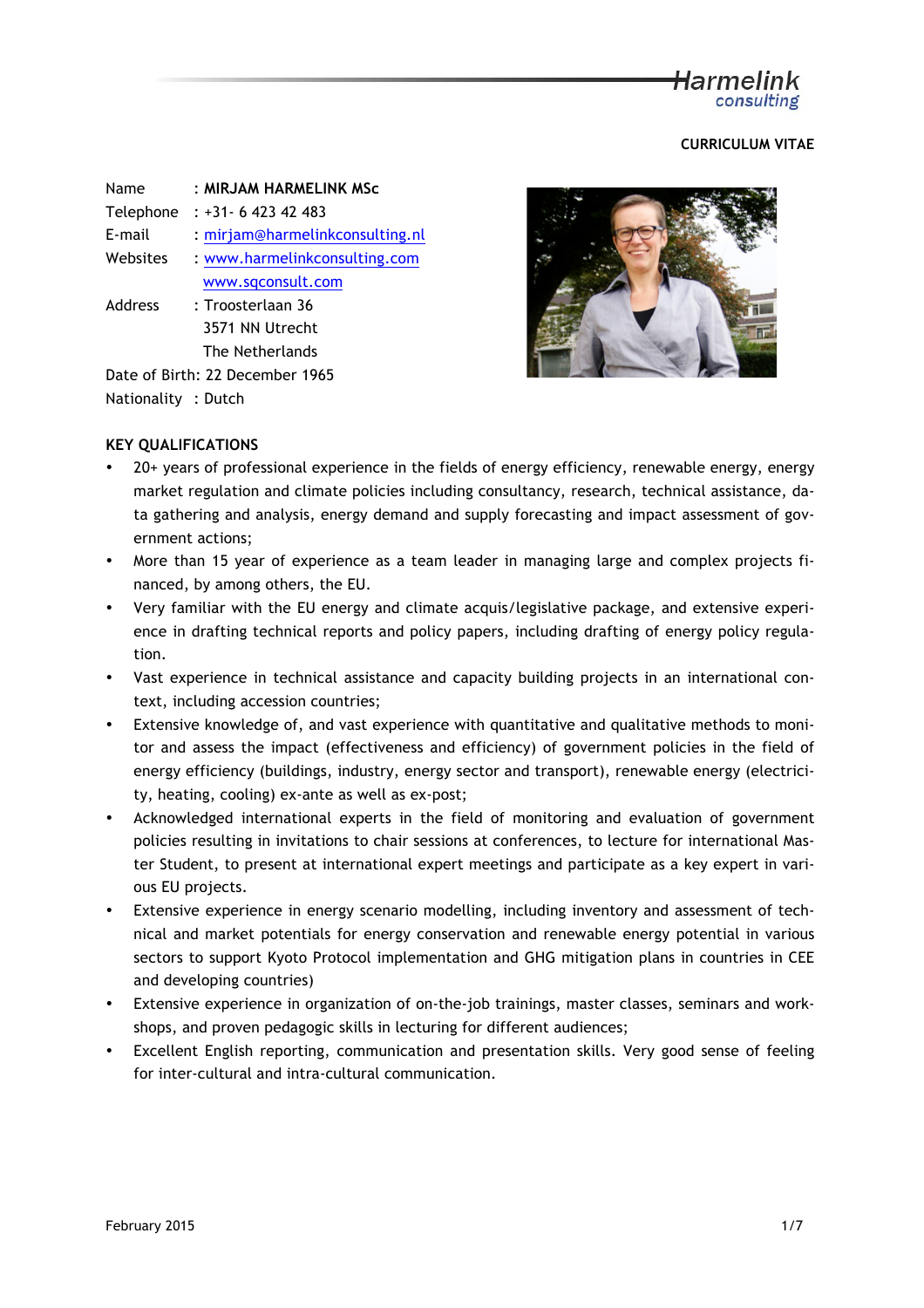### **EMPLOYMENT RECORD**

- 2008 **Managing consultant/director at Harmelink consulting,** Utrecht, the Netherlands Harmelink consulting was founded in 2008 by Mirjam Harmelink and offers:
	- **Project management**. Harmelink consulting provides the project manager for large complex projects. Among others she controls planning and budget, contributes to the project contents, and ensures delivery of high quality products.
	- **Consultancy**. Harmelink consulting advices government bodies, NGO's and businesses on energy and climate policies from a wide international perspective.
	- **Research**. Harmelink consulting is specialised in research into the effectiveness and efficiency of (government) policies. Her strong points are translating the research questions into a structured analytical framework, and clear and transparent reporting of the results.

### 2009 **Associate Partner** at **SQ Consult** (www.sqconsult.com)

SQ Consult BV is an international independent consultancy including a network of experienced professionals in energy and sustainability. SQ Consult provides expertise in the form of: strategic and regulatory advice, techno-economical analysis, policy evaluation, capacity- building and project management.

## 2009-2013 **Project manager** at **Utrecht University – Faculty of Geosciences**

Project management for the PROSUITE-project (www.prosuite.org), which is funded by the European Commission under the Seventh Framework Programme (FP7). PROSUITE is a 4-year project aimed at developing methods and tools to assess the economic, environmental and social impact of technologies in a standardized, comprehensive way. Within the project 24 partners from academia, research institutes and industry around Europe work together.

## 2005 - 2008 **Manager Energy and Climate Strategies at Ecofys**, Utrecht, the Netherlands

Managing 25 consultants in the field of energy and climate policies and responsible for turnover and productivity, quality management, acquisition, business development, and human resource management.

# 2000 - 2005 **Senior Consultant at Ecofys**, Utrecht, the Netherlands

Senior consultant and project manager in the field of Energy and Climate Policy and responsible for acquisition, business development and project management.

# 1999 – 2000 **Programme Manager at the Netherlands Agency for Energy and the Environment (Novem)**, Utrecht, the Netherlands

Managing government support programmes in the field of non- $CO<sub>2</sub>$  greenhouse gases and NOx policies.

## 1998 – 1999 **Coordinator at the National Institute for Public Health and the Environment (RIVM)**, Bilthoven, the Netherlands

Coordinating a team of 5 researchers and responsible for coordinating the activities on research in the field of model development and impact assessment of national renewable energy, energy efficiency and cli-mate policies.

1993 – 1998 **Researcher at the National Institute for Public Health and the Environment (RIVM)**, Bilthoven, the Netherlands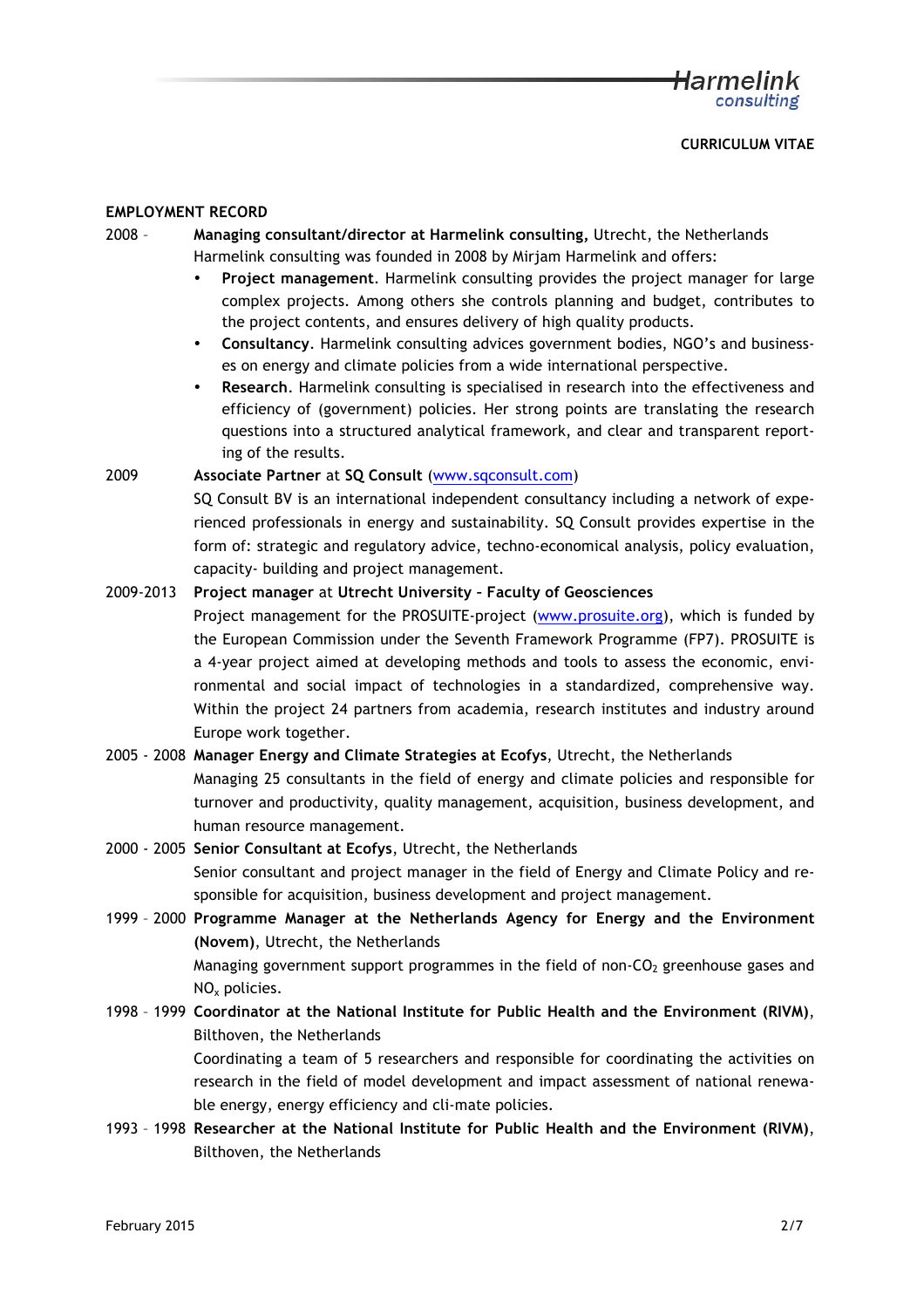Researcher in the field of national energy and climate policies.

## **COUNTRY EXPERIENCE**

Austria, Belgium, Bulgaria, Croatia, Cyprus, Czech Republic, Denmark, Estonia, Finland, France, Germany, Greece, Hungary, Ireland, Italy, Latvia, Lithuania, Luxembourg, Malta, Netherlands, Poland, Portugal, Romania, Slovakia, Slovenia, Spain, Sweden, United Kingdom, Switzerland, Kazakhstan, Turkey, Norway, South Africa, Latin America

### **MEMBERSHIPS**

- International Energy Program Evaluation Conference (IEPEC) (Board Member of the organising and scientific committee for the biannual European conferences: 2010 Paris, 2012 Rome, 2014 Berlin)
- European Council for an Energy Efficient Economy (ECEEE) (Member and Panel leader at the ECEEE Summer Study 2013)
- Dutch Network of Environmental Professionals (VVM) (Board Member of the section on energy from 2008-2011)
- Dutch Reflection group on energy policy (Bezinningsgroep Energie)

### **LANGUAGE SKILLS**

| Mother tongue    | Dutch     |              |
|------------------|-----------|--------------|
| Other languages  | English   | German       |
| • Reading skills | Excellent | Good         |
| • Writing skills | Excellent | <b>Basic</b> |
| • Verbal skills  | Excellent | Good         |

### **SELECTION OF ASSIGNMENTS**

- 2015 Developing and producing the first sustainability report of the city of Utrecht. Client: Municipality of Utrecht
- 2015 Ex-post evaluation the effectiveness and efficiency of the Energy ad Climate Program of the municipality of Utrecht (Utrechtse Energie!). Client: Municipality of Utrecht
- 2014 Lessons for the pilots Energy Performance Assessment (EPK). Brief review of four policy instruments.
- 2014 CO2 performanceladder: assessing ways to increase the impact and ambitions of organisations
- 2014 Advising on the development of a Climate Change Strategy and Action Plan in Serbia Assignment by: Serbian Ministry of Agriculture and Environmental Protection/EU Delegation to Serbia
- 2014 Mapping Dutch University Research into the transition of Electricity systems
- 2014 Developing and producing the annual reporting on renewable energy. Client: NL Agency
- 2014 Assessing the interactions between electricity market reforms and climate policies. Client: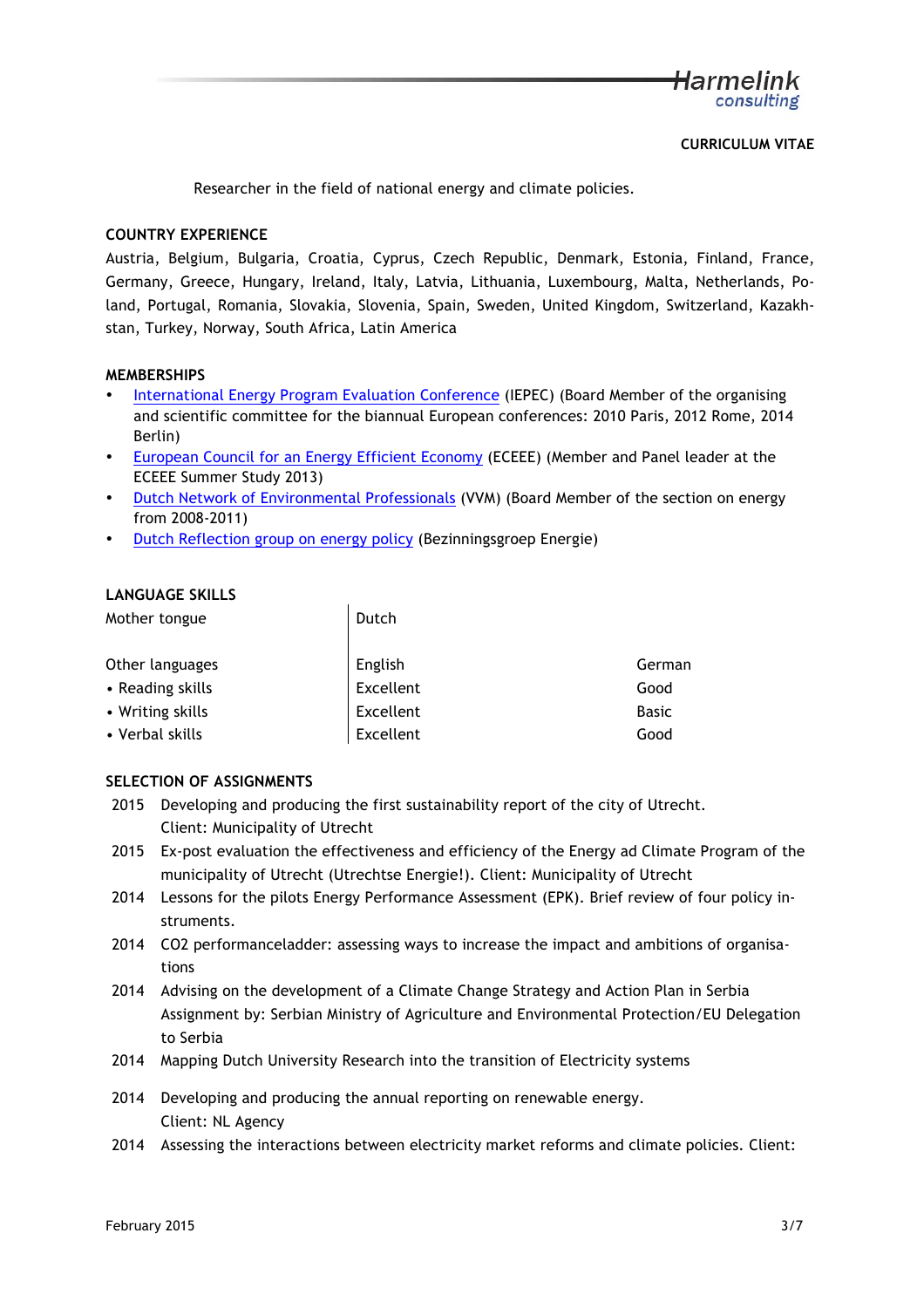European Commission: DG Climate

- 2013 Due Diligence Eneco: An investigation into Eneco's performance in the field of Corporate Sustainability. Client: WWF
- 2013 NOx and SO2 emissions: assessing the significance of indirect and direct NOx and SO2 emissions for an energy network company in the Netherlands. Client: Alliander (energy transport and distribution company)
- 2013 Mid-term evaluation of the effectiveness and efficiency of the Energy ad Climate Program of the municipality of Utrecht (Utrechtse Energie!). Client: Municipality of Utrecht
- 2013 Evaluating the effectiveness and efficiency of the Climate Program of the municipality of Zaanstad (project partner BECO/Ernst & Young). Client: Municipality of Zaandam
- 2013 Uniform ruler for the industry: organisation of 2 master classes and update of the report. Client: NL Agency
- 2013 Economic Instruments for Transport and the Built Environment: exploring the feasibility to extend the EU ETS with transport and the building sector (project partners CE, SQ Consult, Cambridge Econometrics) Client: European Commission DG Climate.
- 2012 Sustainable Assessment Management. Analysing the carbon and resource footprint for an energy distribution company. Client: Alliander (energy transport and distribution company)
- 2012 Sustainable energy systems on a local level. Client: TNO
- 2012 Design of a Potential Netherlands Supplier Obligation for Renewable Energy (project partner NERA). Assignment by: Dutch Ministry of Economy, Agriculture and Innovation.
- 2012 Developing a uniform ruler to assess impact of energy efficiency, renewable energy and  $CO<sub>2</sub>$ emission reduction measures on utilities used by industrial companies. Client: Agentschap NL
- 2011 Populating IIP's Industrial Energy Efficiency Database with information for 6 additional countries: South Africa, Germany, Australia, Canada, Russia and Thailand (project partner ICF). Client: Institute of Industrial Productivity (IIP).
- 2011 Analysing the impact of the proposed Energy Efficiency Directive on business activities of a utility company (project partners SITMO/SQ Consult). Client: large Dutch Utility.
- 2011 Ex-post impact assessment of the Energy Research Program (EOS and DEN-A) in the Netherlands (project partner Ecofys). Client: Dutch Ministry of Economy, Agriculture and Innovation
- 2011 Ex-post quantification of the effects and costs of policies and measures (project partners: Oeko, EnTec, TNO). Client: DG Environment
- 2011 Impact assessment of the Ecodesign Directive (subcontracted by CSES). Client: DG Enterprise and Industry Directorate General.
- 2011 Developing a method for calculating the  $CO<sub>2</sub>$  emissions for electricity consumption in the Netherlands. Client: Agentschap NL
- 2011 Assessing various issues relating to the debate on 30 percent greenhouse gas emission reductions in Europe. Client: Greenpeace.
- 2011 Assessment of the National Implementation Measures (NIMS) (project partners: SQ Consult, DNV). Client: European Commission, DG Climate.
- 2010 Project management for work package on Legal framework and guidance within the CATO2 project (www.co2-cato.nl/ ). Client: Energy Research Centre of the Netherlands (ECN).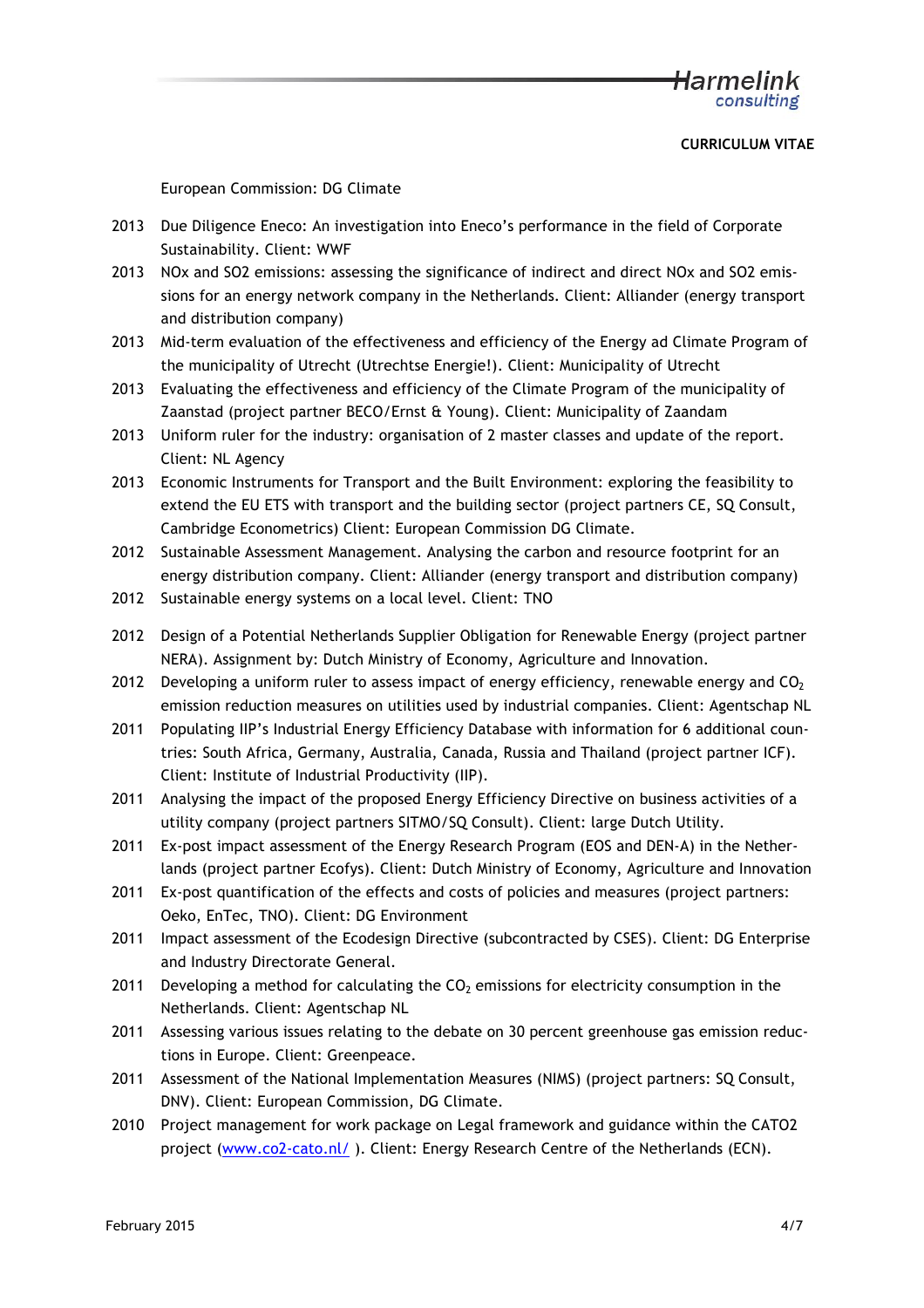# <del>H</del>armelink consulting

### **CURRICULUM VITAE**

- 2010 Bottom-up monitoring of the Energy Service Directive for the Netherlands. Client: Agentschap NL
- 2010 Monitoring and evaluating the impact of local climate policies in the Netherlands (Project partners BECO and DHV). Client: Agentschap NL
- 2010 Advising on the design and effectiveness of industrial energy efficiency policies in key IEA and developing countries. Client: Institute of Industrial Productivity (IIP).
- 2010 Analysis of methods on how to evaluate the energy and  $CO<sub>2</sub>$  impact of CHP. Client: Dutch Energy Agency Agentschap NL.
- 2010 Assisting and advising the Kazakhstan government in developing Energy Efficiency and Renewable energy policies. Client: Dutch Energy Agency Agentschap NL
- 2010 Inventory of potentials and barriers for energy efficiency improvements in the Netherlands. Client: Dutch Energy Agency SenterNovem (team Energy Transition)
- 2009 Project management for an EC project funded by the Seventh Framework Programme (FP7) PROSUITE (www.prosuite.org). Client: Utrecht University.
- 2009 Recruiting Transport Specialist for the municipality of Amsterdam.
- 2009 Advising on the use of CHP in the horticulture sector. Client: Dutch Ministry of Environment.
- 2009 Supporting the Dutch Ministry of Environment in discussions on the transfer of CO2-credits under the EU-ETS. Client: Dutch Ministry of Environment.
- 2008 Designing a decision framework for sustainable heat in the build environment. Client: Dutch Energy Agency Senter Novem/Agentschap NL.
- 2008 Recruiting an Analyst International Climate Policy for the Netherlands Environmental Assessment Agency.
- 2008 Developing a methodology for the ex-post impact assessment of European Climate Change policies. Client: European Commission DG Environment.
- 2007 Analysing the potentials and policy options to speed up energy efficiency improvement in the G8+5. Client: WWF
- 2007 Assessing potentials, barriers and policy options for employment of renewable heat in the Netherlands. Client: Dutch Ministry of Economic Affair.
- 2006 Assessing market potential for wind and biomass across Europe. Client: large Dutch Utility company.
- 2006 Assessing opportunities to speed up energy efficiency improvements. Client: Dutch Ministry of Economic Affair.
- 2005 Coordinating the EU project on ex-post evaluation of energy efficiency policies AID-EE (Active Implementation of Proposed Directive in the field of energy efficiency). Client: DG-Transport and Environment.
- 2005 Evaluating the impact of climate change policies within the province of Limburg and executing an outlook for future climate change policies. Client: province of Limburg, the Netherlands.
- 2005 Evaluating the effectiveness and efficiency of the policy instruments deployed within the framework of the Reduction Plan on non-CO2 greenhouse and evaluation the effectiveness of the operational management of the programme over the period 2000-2004. Client: Dutch Ministry of Environment.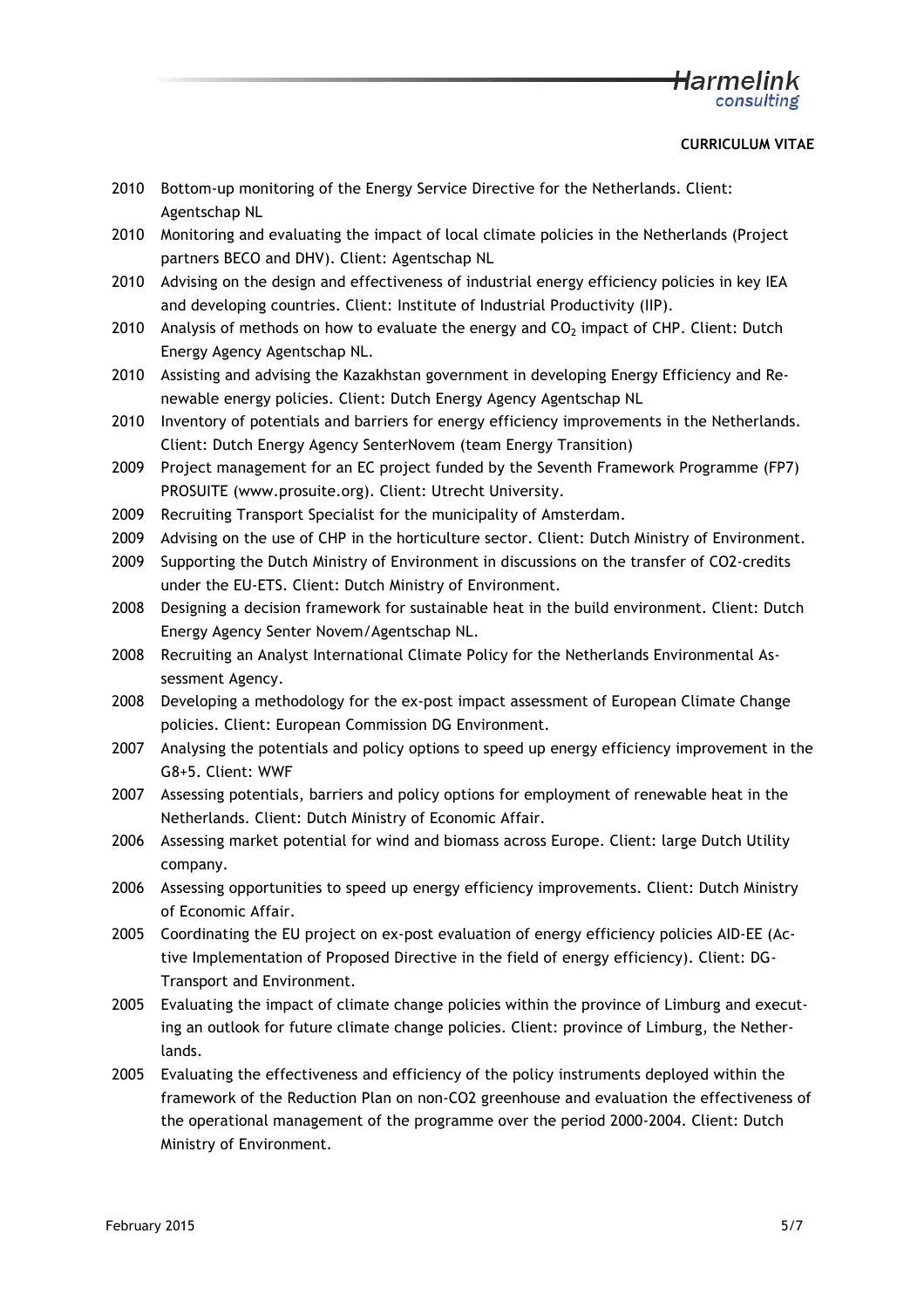- 2005 Analysing the size of market barriers for energy efficiency in different sectors of the economy (countries analysed: Netherlands, Norway, Australia, Japan and USA). Client: International Energy Agency (IEA).
- 2004 Analysing the role of government policies on the cost-effectiveness of measures to reduce the emissions of non-CO2 greenhouse gas emissions. Client: Dutch Energy Agency SenterNovem.
- 2004 Assessing the impact of physical  $CO<sub>2</sub>$  transfers (e.g. from refineries to the horticulture sector or exported  $CO<sub>2</sub>$ ) under the European Emissions Trading Scheme. Client: Dutch Ministry of Environment.
- 2004 Inventory of (policy) options to reduce electricity consumption as an alternative for building new power plants in the Netherlands. Client: Greenpeace.
- 2004 Analysing the development of different factors affecting the level of greenhouse gas, NOx and SO2 emission in Europe. Contribution the RIVM publication "Outstanding Environment Issues in Europe in 2004". Client: Dutch National Institute for Public Health and the Environment (RIVM).
- 2004 Reviewing extension of the RAINS model with greenhouse gases. Client: IIASA, Vienna.
- 2004 Analysing the opportunities for greenhouse gas reduction in Latin America. Client: Inter-American Development Bank, Washington.
- 2004 Establishing of worldwide marginal abatement curves for agriculture. Client: Dutch National Institute for Public Health and the Environment (RIVM).
- 2003 Assessment of renewable energy policies and potentials for renewable energy in the EU and the Accession countries within the framework of FORRES (FORcast of Renewable Energy Sources until 2020). Client: the European Commission (DG Tren).
- 2003 Evaluation of the effect and effectiveness of Dutch policies in the field the build environment in the period 1995-2002. Client: Dutch Ministry of Spatial Planning and the Environment.
- 2003 Evaluation of the effectiveness of the Energy Investment Deduction Scheme for several energy efficiency measures applied in the horticulture sector in the Netherlands. Client: Dutch energy Senter.
- 2003 Evaluation of the effect of CCPMs on the reduction of greenhouse gases in Italy. Client: ANPA (Italian National Environmental Protection Agency).
- 2003 Evaluation of the level playing field for the industry sector with the framework of the NEC policies. Client: Dutch energy agency Novem.
- 2003 Providing an overview of expected future developments in the efficiency of fossil fuelled power production. Client: Dutch National Institute for Public Health and the Environment (RIVM).
- 2003 Providing the Danish government with an overview of the ins-and-outs of setting up a JI/CDM programme. Client: Copenhagen economics.
- 2002 Assessment of potential emission reduction to reach a climate neutral energy sector in 2020. Client: WWF.
- 2002 Assessing the costs for exempting climate neutral energy carriers from the energy tax. Client: Ministry of Environment.